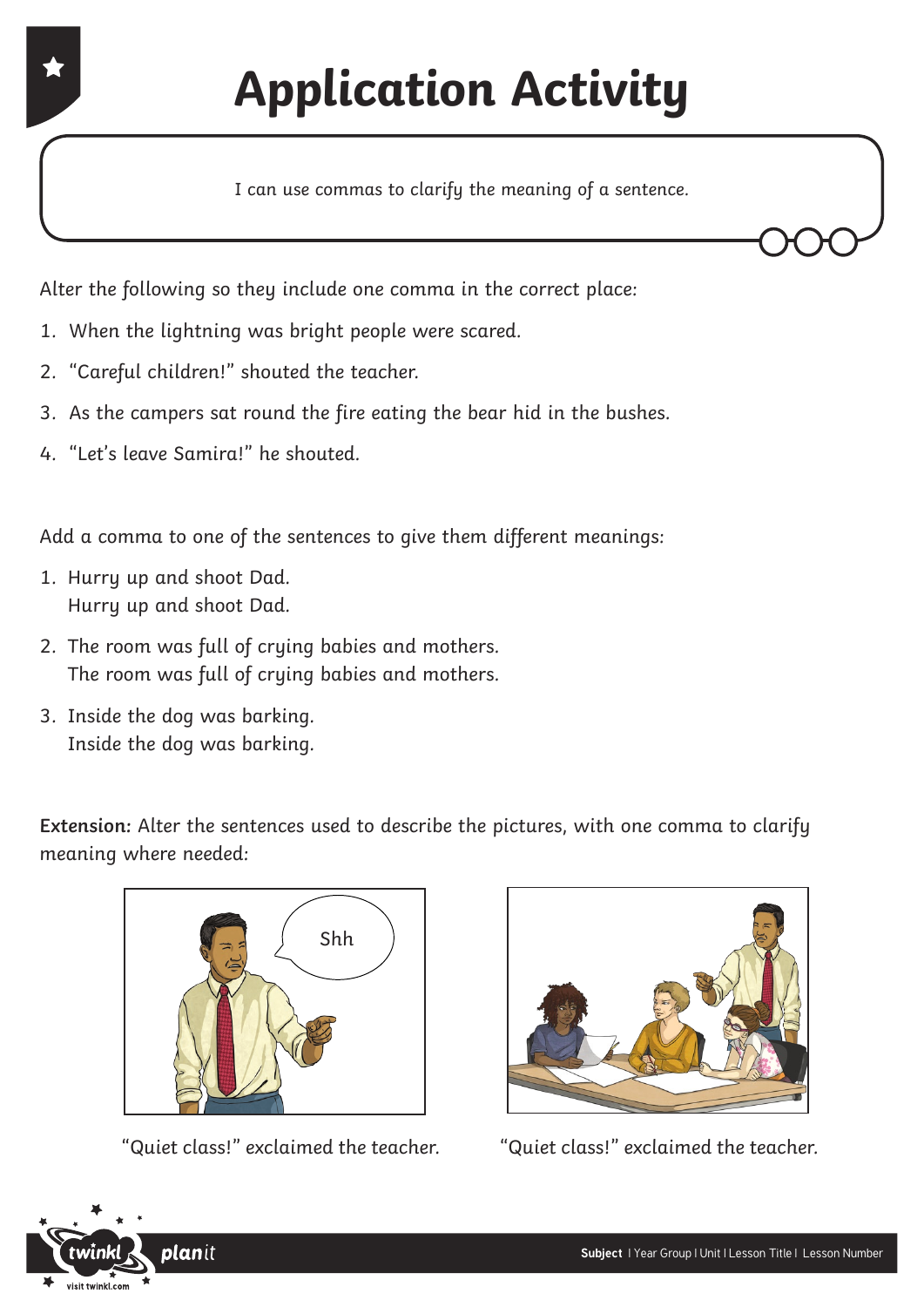## Application Activity **Answers**

I can use commas to clarify the meaning of a sentence.

Alter the following so they include one comma in the correct place:

- 1. When the lightning was bright**,** people were scared.
- 2. "Careful**,** children!" shouted the teacher.
- 3. As the campers sat round the fire eating**,** the bear hid in the bushes.
- 4. "Let's leave**,** Samira!" he shouted.

Add a comma to one of the sentences to give them different meanings:

- 1. Hurry up and shoot**,** Dad. Hurry up and shoot Dad.
- 2. The room was full of crying babies**,** and mothers. The room was full of crying babies and mothers.
- 3. Inside**,** the dog was barking. Inside the dog was barking.

**Extension:** Alter the sentences used to describe the pictures, with one comma to clarify meaning where needed:



"Quiet**,** class!" exclaimed the teacher. "Quiet class!" exclaimed the teacher.



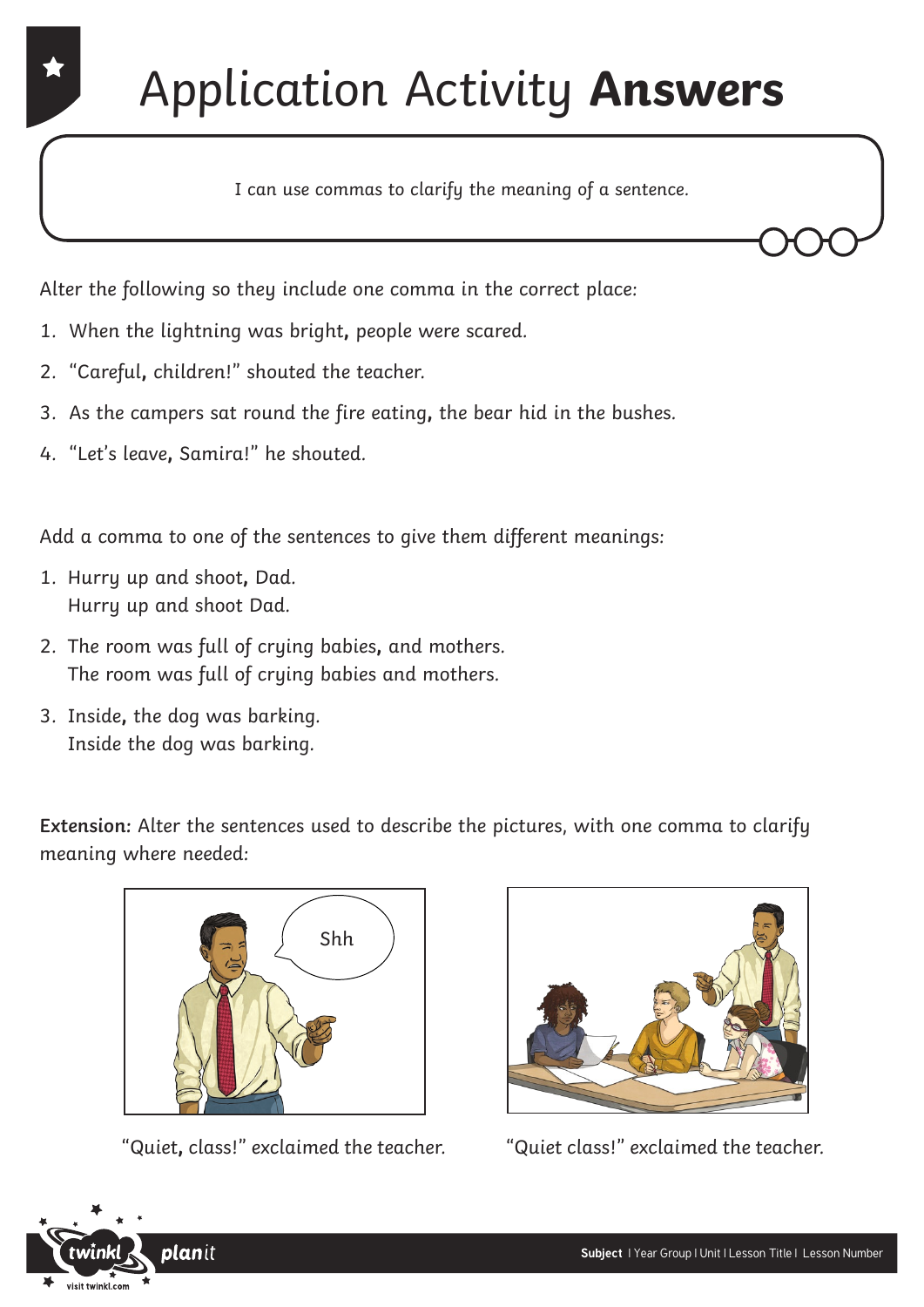

Alter the following so they include commas in the correct places:

- 1. When the lightning was bright people were scared.
- 2. "Careful children!" shouted the teacher.
- 3. As the campers sat round the fire eating the bear hid in the bushes.
- 4. "Let's leave Samira!" he shouted.

Add commas to one of the sentences to give them different meanings:

- 5. Hurry up and shoot Dad. Hurry up and shoot Dad.
- 6. The room was full of crying babies and mothers. The room was full of crying babies and mothers.
- 7. The boy said the teacher was noisy. The boy said the teacher was noisy.

**Extension:** Alter the sentences used to describe the pictures, with commas to clarify meaning where needed:



"Quiet class!" exclaimed the teacher. "Quiet class!" exclaimed the teacher.



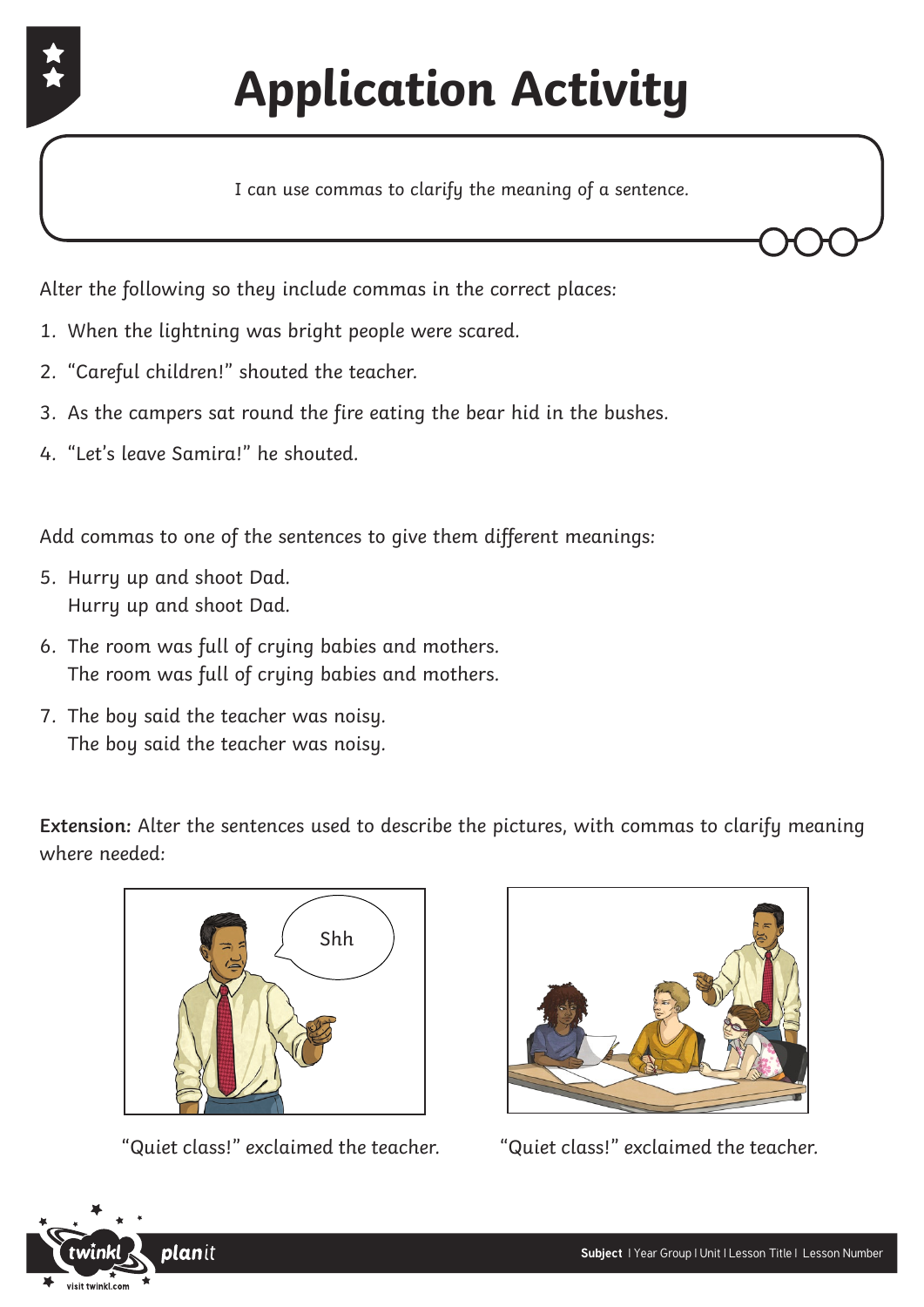## Application Activity **Answers**

I can use commas to clarify the meaning of a sentence.

Alter the following so they include commas in the correct places:

- 1. When the lightning was bright**,** people were scared.
- 2. "Careful**,** children!" shouted the teacher.
- 3. As the campers sat round the fire eating**,** the bear hid in the bushes.
- 4. "Let's leave**,** Samira!" he shouted.

Add commas to one of the sentences to give them different meanings:

- 5. Hurry up and shoot**,** Dad. Hurry up and shoot Dad.
- 6. The room was full of crying babies**,** and mothers. The room was full of crying babies and mothers.
- 7. The boy**,** said the teacher**,** was noisy. The boy said the teacher was noisy.

**Extension:** Alter the sentences used to describe the pictures, with commas to clarify meaning where needed:



"Quiet**,** class!" exclaimed the teacher. "Quiet class!" exclaimed the teacher.



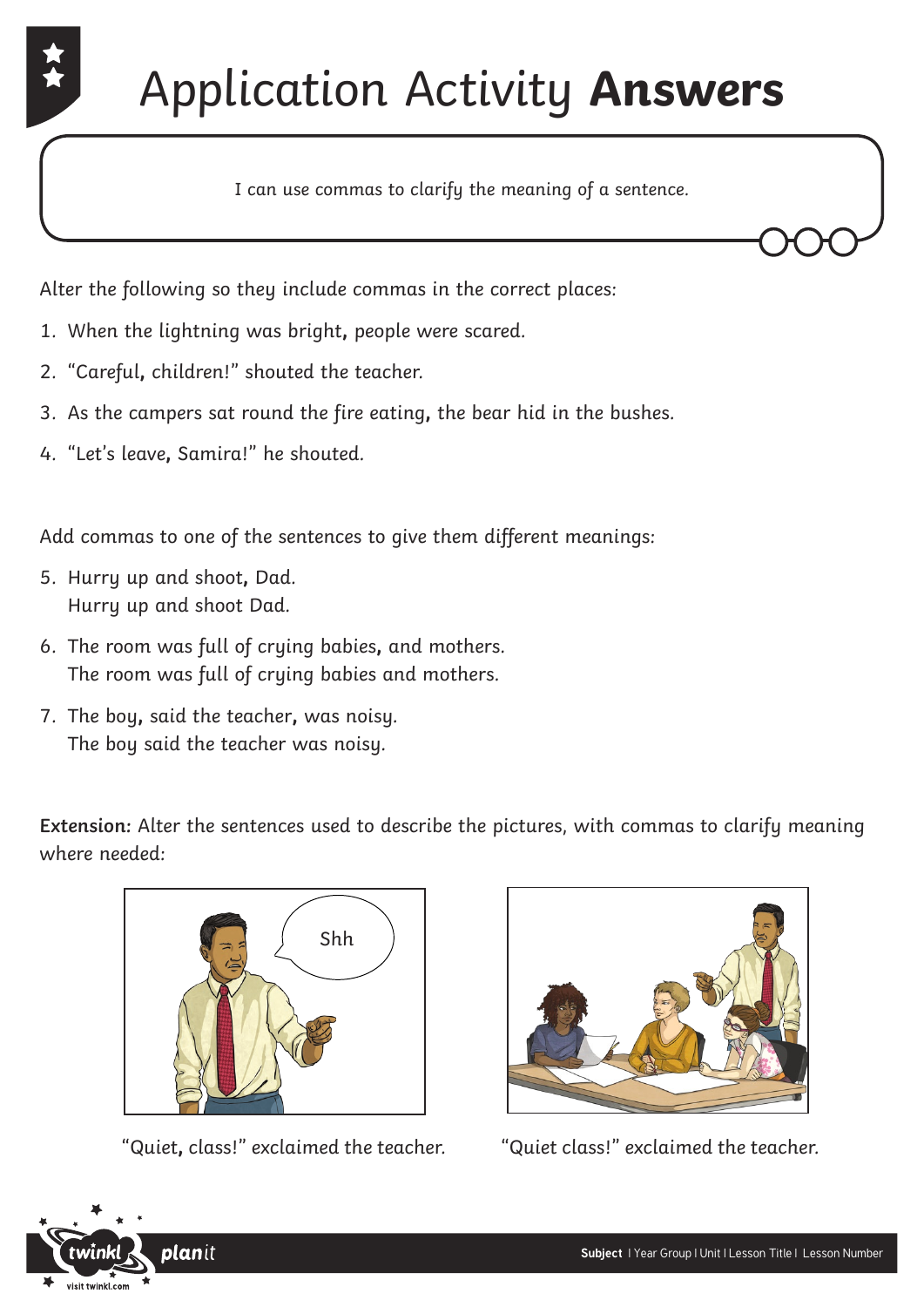

Alter the following so they include commas in the correct places:

- 1. When the lightning was incredibly bright people were scared.
- 2. "Careful children!" shouted the teacher.
- 3. As the campers sat round the fire eating the bear hid in the bushes.
- 4. "Let's leave Samira!" he shouted through the darkness.

Use commas to give the two sentences different meanings:

- 1. As the sun shone bright red people moved into the shade. As the sun shone bright red people moved into the shade.
- 2. The room was full of crying babies and mothers. The room was full of crying babies and mothers.
- 3. The boy said the teacher was noisy. The boy said the teacher was noisy.

**Extension:** Write an appropriate sentence to describe the pictures, with commas to clarify meaning where needed:







 $\overline{a}$